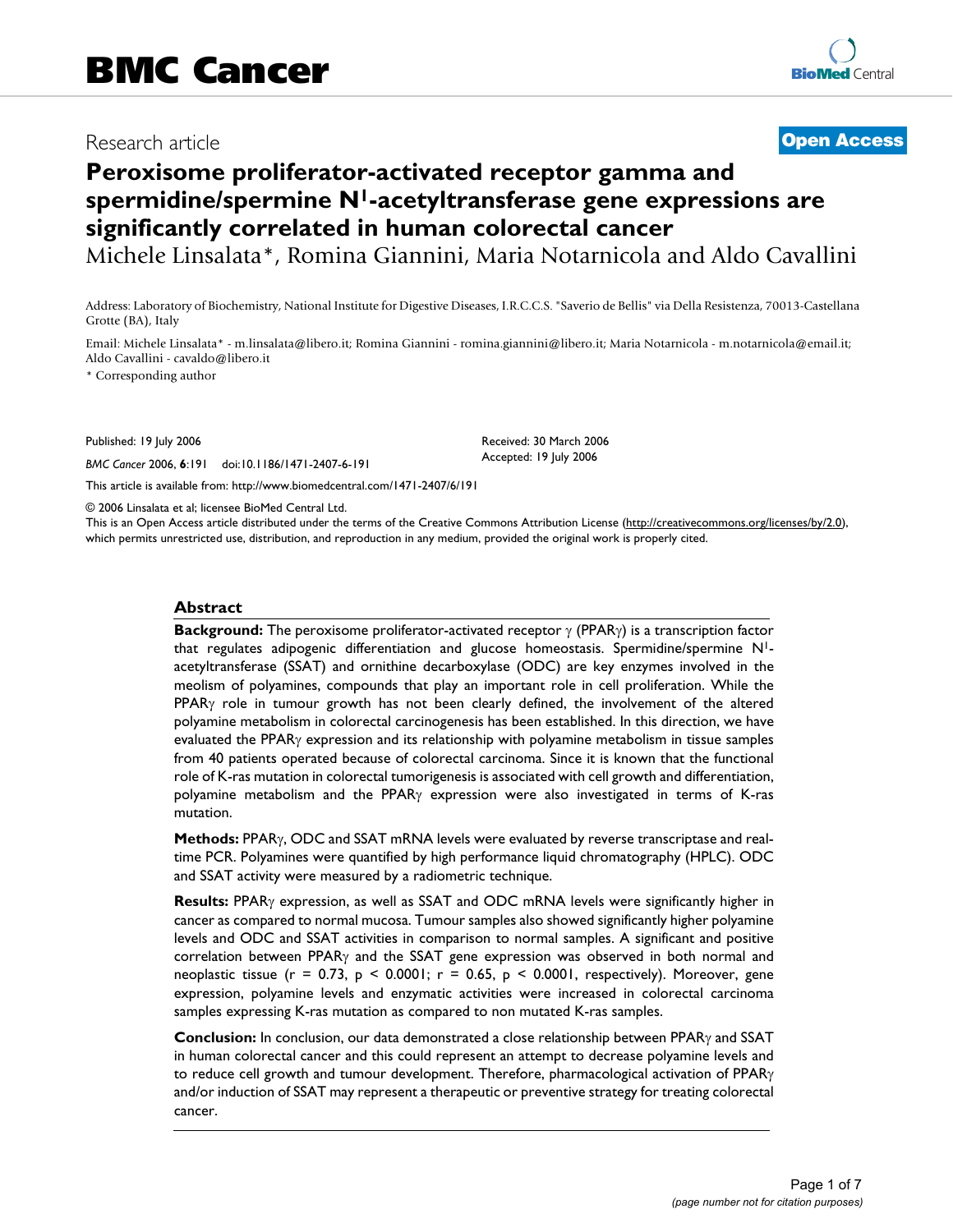# **Background**

The peroxisome proliferator-activated receptor γ (PPARγ) is a member of the nuclear receptor superfamily [1]. It functions as a transcription factor, heterodimerizes with the retinoid X receptor (RXR) and regulates the expression of target genes by binding to the PPAR response elements (PPERs). The PPARγ, initially identified for its role in the metabolism and adipocyte differentiation, is also expressed in tissue outside the adipocyte lineage, including colonic epithelia [2]. In cancer biology PPARγ is the most intensively studied PPAR isoform and several studies have shown the protective role of this nuclear receptor in colorectal tumour [3]. On the contrary, other authors have questioned the antineoplastic activity of PPARγ ligands [4]. In addition, although most of the known target genes activated by PPARγ belong to the pathway of metabolism and lipid transport, the target genes mediating the pro- or anti-cancer activity by affect of the activated PPARγ have not yet been identified.

Recently, Babbar et al. [5] demonstrated that in colorectal tumour cells, the promoter of spermidine/spermine N1 acetyltransferase (SSAT) gene contains a functional PPAR responsive element and activated PPARγ is able to activate transcription of this gene.

SSAT and ornithine decarboxylase (ODC) are key enzymes involved in the catabolism and biosynthesis, respectively, of the polyamines (putrescine, spermidine and spermine), compounds that play an important role in both normal and neoplastic cell proliferation [6]. Increased ODC activity and the associated elevation in intracellular polyamines have been implicated in carcinogenesis of many human tissues, including those of the gastrointestinal tract [7-9].

Induction of SSAT plays an important role in lowering the polyamine pool and typically gives rise to growth inhibition as well as exerting tumour-suppressive effects [10,11]. Particularly, Wallace et al. have hypothesized that the increase in SSAT activity may be an attempt to reduce the polyamine pool in tumour cells. [12]

Little is know about the relationship between polyamine metabolism and PPARγ expression in colorectal tumours and available information is derived from in vitro studies [5,13].

We have provided evidence about a close relationship between polyamine biosynthesis and K-ras mutation in human colorectal carcinoma [14]. Moreover, in the human colon adenocarcinoma cell line, it has been shown that mutated K-ras suppressed SSAT via a transcriptional mechanism that involves PPARγ signalling pathway [15].

In order to investigate the relationship between PPARγ and polyamine metabolism in human colorectal carcinoma, the aim of this study was to evaluate the PPARγ, SSAT and ODC gene expression as well as polyamine levels and ODC and SSAT activities, in neoplastic samples and in surrounding uninvolved mucosa. The profile of polyamine metabolism and PPARγ mRNA expression were also investigated in relation to the presence of K-ras mutation in our tumour samples. We have exclusively focalised our attention on mutated codon 12 as it occurs more frequently in human colorectal cancer [16].

# **Methods**

# *Patients*

Tissue samples were obtained at the time of surgical resection for colorectal adenocarcinoma from 40 patients: 24 men (mean age 64.8 years, range 36–88) and 16 women (mean age 64.4 years, range 28–87). Pieces of tissue were removed from the peripheral region of the tumour and surrounding mucosa in a region at least 10 cm from the neoplasm. The normal mucosa was found to be macroscopically and microscopically free of neoplastic growth. Immediately after removal, tissue was washed in cold saline solution and then rapidly (within 15–30 min) transported on ice to the laboratory and stored at -80°C until assay. The quality of the tumour and surrounding normal tissue specimens and the relative cellular composition were determined by histopathological assessment. The clinical and histopathological features of colorectal cancer patients are reported in Table 1. The design of this study was approved by the local ethics committee.

Informed consent was obtained from all patients before their surgery and examination of specimens used in this study.

# *Analysis of the PPAR*γ*, ODC and SSAT gene expression*

PPARγ, ODC and SSAT mRNA levels were evaluated by reverse transcriptase and real-time PCR. The RNA isolation, reverse transcriptase and real-time PCR (RT-PCR) methods have been described previously [17]. In brief, after RNA extraction, aliquots of 5 µl of the reverse transcriptase reaction (20  $\mu$ l), corresponding to 0.5  $\mu$ g of total RNA, were subjected to the RT-PCR in 25 µl of final volume contained master mix (iQ SYBR Green Supermix, BioRad, Milan, Italy). The amplification program on a iCycler iQ Real-Time detection system (BioRad) was: 30 s at 95°C and then 10 s at 94°C, 10 s at 55°C and 30 s at 72°C for 45 cycles. A further melt-curve step (melt-curve started at 55°C and the temperature was increased 0.5°C per cycle for 80 cycles) was added in the thermocycler program at the end of the last extension phase of 45 cycles to control the presence of the secondary non specific PCR products or primer-dimer products. For quantitative analysis the external standard curves were used and the mRNA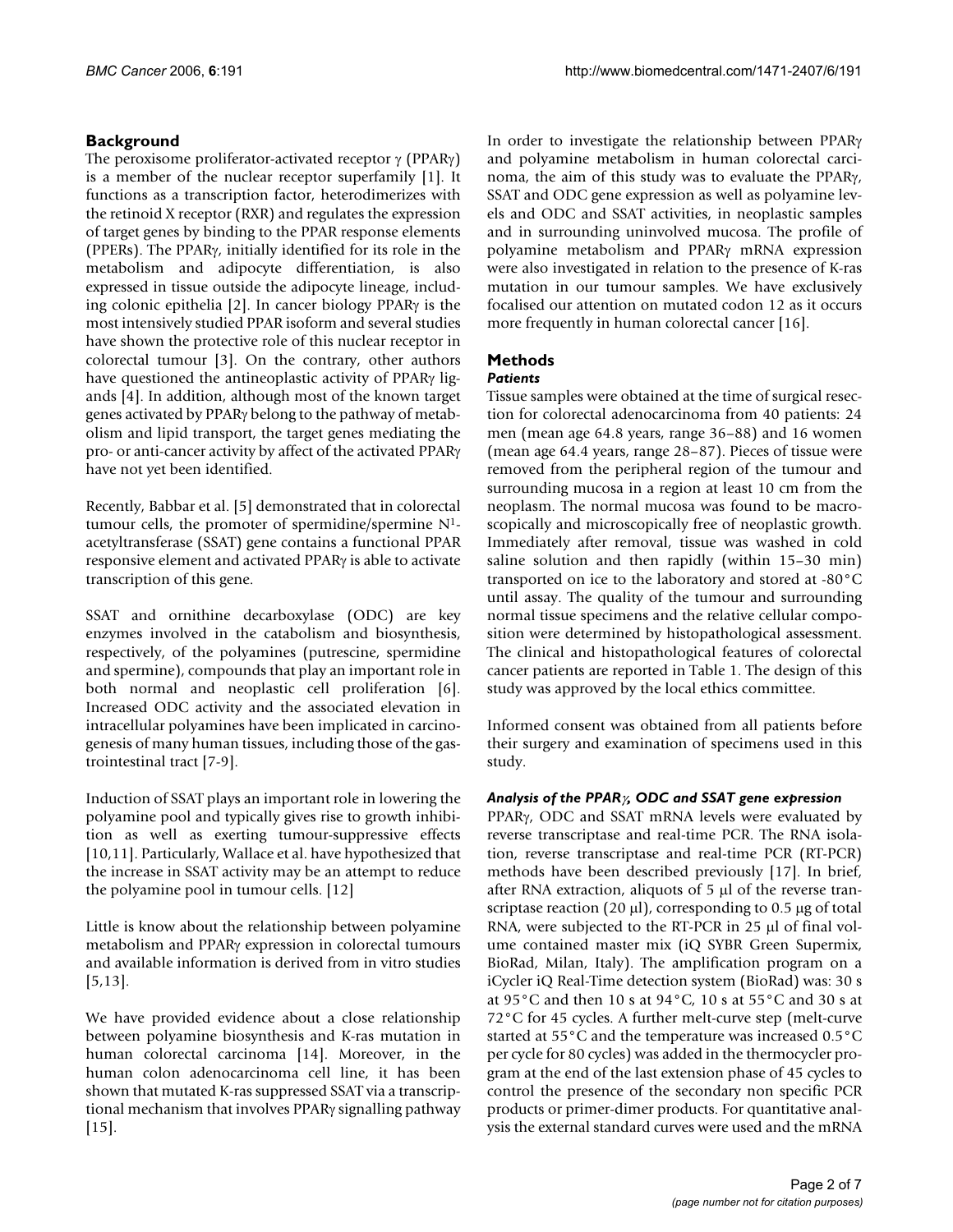|                            | Table 1: Clinical and histopathological features of colorectal |
|----------------------------|----------------------------------------------------------------|
| cancer patients (40 cases) |                                                                |

|                         | No of patients |
|-------------------------|----------------|
| sex                     |                |
| male                    | 24             |
| female                  | 16             |
| Location of tumour*     |                |
| right                   | 4              |
| left                    | 4              |
| rectum                  | $\overline{2}$ |
| Dukes' stage            |                |
| A                       | $\mathbf{2}$   |
| В                       | 13             |
| C                       | 15             |
| D                       | 10             |
| Differentiation grade § |                |
| GI                      | 10             |
| G <sub>2</sub>          | 18             |
| G3                      | 12             |
|                         |                |

\**Right colon*: caecum, ascending colon, hepatic flexure, transverse colon; *left colon*: splenic flexure, descending colon and sigmoid. § *G1*: well-differentiated, *G2*: moderately differentiated, *G3*: poorly differentiated.

levels of each target gene were then normalized to those of the β-actin, as control gene.

The primers used were: 5'-AGGCGAGGGCGATCTT-GACA-3' (forward primer) and 5'-ACCAGGAATGCTTTT-GGCATACTCT-3' (reverse primer) for PPARγ (GenBak: [NM\\_138712\)](http://www.ncbi.nih.gov/entrez/query.fcgi?db=Nucleotide&cmd=search&term=NM_138712); 5'-GGTCCGCAAAGGGAAGAAA-3' and 5'- TGCCAATCCACGGGTCATA-3' for SSAT (GenBank: [NM\\_002970\)](http://www.ncbi.nih.gov/entrez/query.fcgi?db=Nucleotide&cmd=search&term=NM_002970); 5'-GATTCCAAAGCAGTCTGTCGTCTCA-3' and 5'-TTGTCCAACGCTGGGTTGATTACGC-3' for ODC (GenBank: [M16650](http://www.ncbi.nih.gov/entrez/query.fcgi?db=Nucleotide&cmd=search&term=M16650)); 5'-AAGACCTG-TACGCCAACACAGTGCTGTCTGG-3' and 5'-CGTCAT-ACTCCTGCTTGCTGATCCACATCTGC-3' for β-actin (GenBank:  $NM_001101$ ). The relative mRNA levels are expressed as target gene/β-actin ratio.

#### *Polyamine analysis*

Each tissue sample (approximately 10–15 mg) was homogenized in 700 µl of 0.9 percent sodium chloride mixed with 5  $\mu$ l (174  $\mu$ M) of the internal standard 1, 10-Diaminodecane (1, 10-DAD). In order to precipitate the proteins, 50 µl of perchloric acid (PCA) 3 M were added to the homogenate. After 30 minutes incubation in ice, the homogenate was centrifuged for 15 minutes at 7000 g. The supernatant was filtered (Millex-HV<sub>13</sub> pore size 0.45 µm, Millipore, Bedford, MA) and lyophilized. The residue was dissolved in 250  $\mu$ l of HCl (0.1 M). Aliquots (100  $\mu$ l) were reacted with dansyl chloride and the dansylpolyamine derivatives were determined by high performance liquid chromatography (HPLC) as previously described [7]. Polyamine levels were expressed as concentration values in nmol/g wet weight tissue.

#### *ODC activity*

ODC activity was measured with a radiometric technique as previously described [14]. In brief, the reaction mixture consists of DL-[1-14C]-ornithine and tissue extract in Tris-HCL buffer; the  ${}^{14}CO_2$  product generated by the enzyme reaction was trapped on filter paper pre-treated with NaOH, which was suspended in a center well above the reaction mixture. Radioactivity on the filter papers was determined by a liquid scintillation counter (model 1219 Rackbeta, LKB-Pharmacia, Uppsala, Sweden). ODC activity was expressed as pmol  $CO_2/h/mg$  of protein.

#### *SSAT activity*

SSAT activity was measured according to the method described by Wallace et al. [18] with minor modifications. The reaction was started by adding 70 µL of cytosol to a microfuge tube containing 30 µL of incubation buffer (30 mM spermidine, 0.1 μCi [acetyl-1-<sup>14</sup>C] acetyl coenzyme A, 1 M Tris-HCL, pH 7.8). The incubation was carried out for 10 min at 37°C, then 20 µL hydroxylamine hydrochloride were added to stop the reaction. The tubes were boiled for 3 min with pierced tops and then spun in a microfuge for 5 min. A quantity of 30 µL of supernatant was spotted on to Whatman P81 discs which were then washed five times with distilled water and three times with 100% ethanol. The radioactivity on the filter papers was determined by a liquid scintillation counter. SSAT activity was expressed as pmol of N1-[14C] acetylspermidine generated/min/mg of protein.

#### *K-ras mutation analysis*

Genomic DNA was isolated from 50 mg of normal mucosa and tumour tissue by TRI-Reagent (Mol. Res. Centre Inc. Cincinnati, OH, USA) following manufacturer's instruction. The extracted DNA was dissolved in 50 µl of sterile water and used for PCR. Mutations in K-ras exon 1, codon 12 were screened by PCR amplification followed by RFLP analysis as previously described [14].

#### *Statistical analysis*

Differences among polyamine levels, ODC activity, SSAT activity, and mRNA expression of relative genes were analyzed by Wilcoxon matched pairs test and Mann Whitney test when appropriate. The significance of differences, for the above parameters, in location of tumour, Dukes'stages, and differentiation grade was determined by Kruskal-Wallis analysis of variance. Correlations were evaluated by Spearman correlation test. All data are expressed as mean ± SEM. A p-value < 0.05 was considered as significant.

#### **Results**

The PPARγ, ODC and SSAT mRNA levels were significantly higher in colorectal carcinoma than in normal surrounding mucosa. In addition, polyamine levels, ODC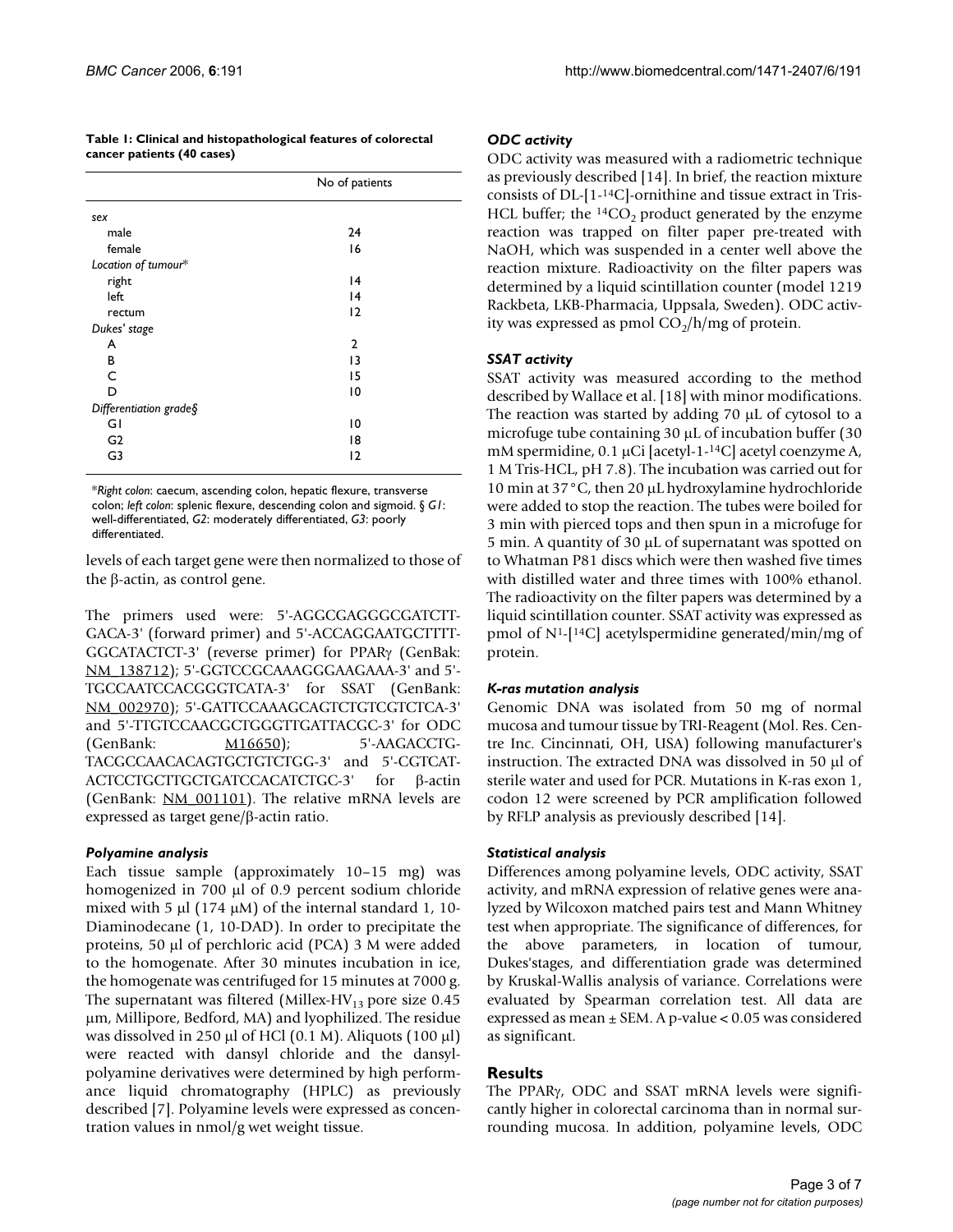| Table 2: Polyamine levels, enzymatic activities and genes |  |
|-----------------------------------------------------------|--|
| expression in normal and neoplastic colorectal tissues    |  |

|                        | Normal            | Neoplastic       | p        |
|------------------------|-------------------|------------------|----------|
| Putrescine             | $18.74 \pm 3.1$   | $50.87 \pm 10.5$ | 0.001    |
| Spermidine             | $150.1 \pm 10.6$  | $302.2 + 27.8$   | < 0.0001 |
| Spermine               | $387.3 \pm 27.98$ | $538.0 + 41.7$   | 0.003    |
| Total polyamines       | $556.2 \pm 39.9$  | $891.0 + 70.7$   | 0.0002   |
| <b>ODC</b>             | $21.2 + 3.5$      | $774.2 + 70.9$   | < 0.0001 |
| <b>SSAT</b>            | $77.4 + 3.8$      | $40.4 \pm 5.0$   | 0.030    |
| ODC mRNA               | $12.5 + 2.0$      | $20.7 + 5.0$     | 0.020    |
| SSAT mRNA              | $2.7 + 0.3$       | $13.6 + 1.5$     | < 0.0001 |
| PPAR <sub>Y</sub> mRNA | $0.3 \pm 0.05$    | $2.8 + 0.5$      | < 0.0001 |
|                        |                   |                  |          |

Polyamines are reported as nmol/g wet tissue. ODC activity is expressed as pmol  $14CO<sub>2</sub>/h/mg$  of protein. SSAT activity is expressed as pmol  $N^1$ -[<sup>14</sup>C] acetylspermidine/min/mg of protein. The relative mRNA levels are expressed as target gene/β-actin ratio. All data are presented as mean ± SEM (Wilcoxon matched pairs test).

and SSAT activities were significantly increased in neoplastic samples than in normal ones ( $p < 0.05$ ; Wilcoxon matched pairs test) (Table 2). Of note, a significant and positive correlation between PPARγ and SSAT gene expression was observed in both normal and neoplastic tissue (r  $= 0.73$ ,  $p < 0.0001$ ;  $r = 0.65$ ,  $p < 0.0001$ , respectively; Spearman correlation coefficient) (Figure 1).

K-ras codon 12 mutation was found in 12 out of 40 patients (30%). PPARγ expression, as well as ODC and SSAT mRNA levels were significantly higher ( $p < 0.05$ ; Mann Whitney test) in colorectal carcinoma samples expressing K-ras mutation as compared to non mutated Kras samples. Mutated K-ras tissues also showed significantly higher ( $p < 0.05$ ) polyamine levels, as well as ODC and SSAT activities, as compared to non mutated K-ras tissues (Table 3).

The gene expression, the polyamine levels and the enzymatic activities were not associated with age, sex, tumour site, histological differentiation, and Dukes' stage (data not shown).

### **Discussion**

Several studies have described increased or decreased levels of PPARγ expression in different human tumour tissue as compared to normal mucosa [19-21]. Hence, taking into consideration the diversity of human cancer, the expression of PPARγ may likely be dependent on tissue specificity and/or mutational events that are prerequisite for cancer development. In our study, real time RT-PCR analysis demonstrates a significant enhancement in the expression of PPARγ in colorectal tumours as compared to normal surrounding mucosa. Few studies have investi-



### **Figure 1** correlations between PPAR<sub>7</sub> and SSAT mRNA expression in colorectative in colorectative in colorectal tissue

Representative correlations between PPARγ and SSAT mRNA expression in colorectal tissue. **A**. PPARγ mRNA expression correlates with that of SSAT mRNA levels in the normal mucosa samples of 40 patients ( $r = 0.73$ ,  $p < 0.0001$ ; Spearman correlation coefficient). **B**. PPARγ mRNA expression correlates with that of SSAT mRNA levels in the tumour tissue samples of 40 patients (r = 0.65, p < 0.0001, Spearman correlation coefficient). The relative mRNA levels are expressed as target gene/βactin ratio.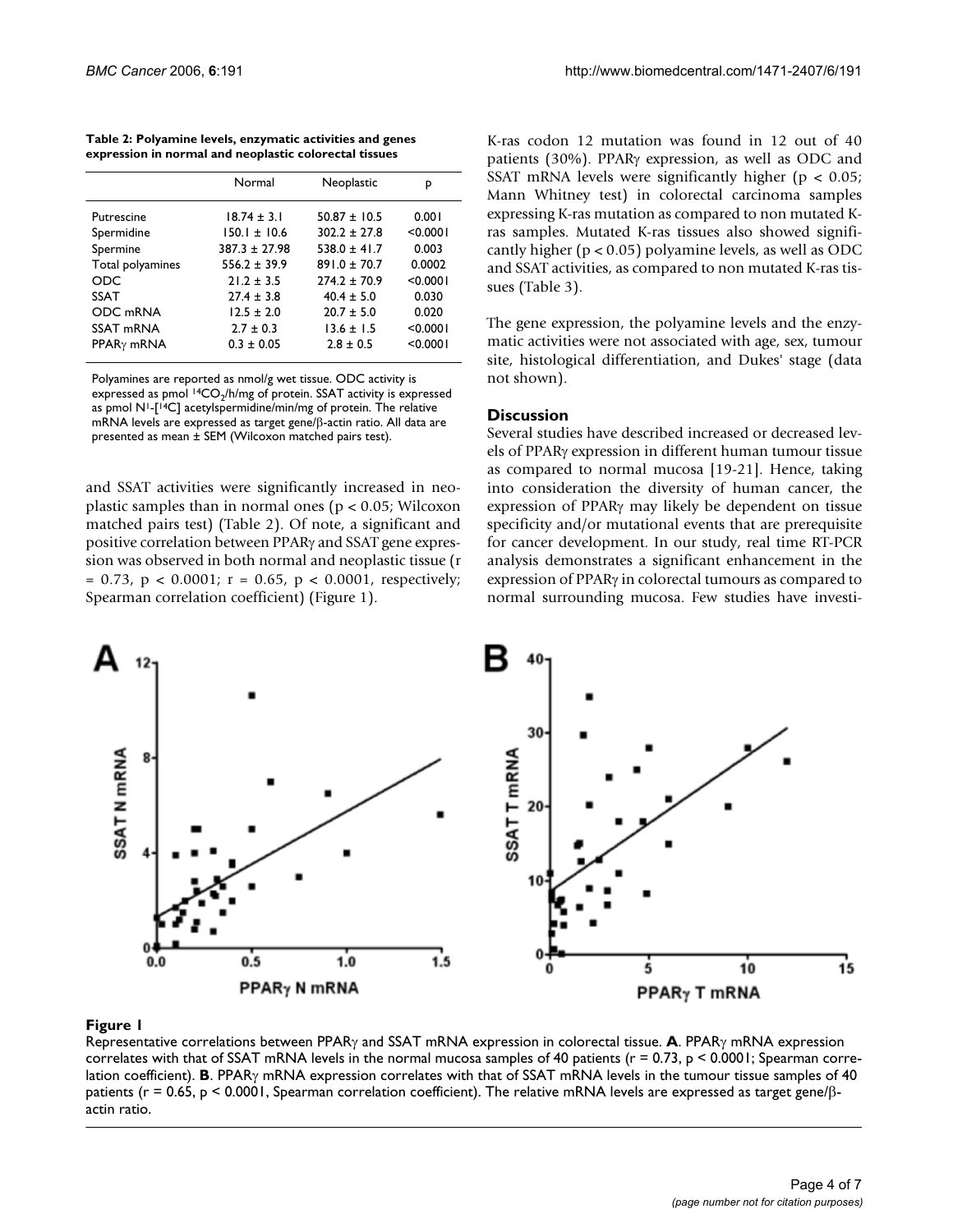|                        | Mutated K-ras $n = 12$ | Non mutated K-ras $n = 28$ | p     |
|------------------------|------------------------|----------------------------|-------|
| Putrescine             | $64.4 \pm 14.7$        | $41.0 \pm 14.5$            | 0.039 |
| Spermidine             | $376.1 \pm 49.2$       | $248.8 \pm 26.9$           | 0.021 |
| Spermine               | $652.2 \pm 48.6$       | $455.5 \pm 55.99$          | 0.020 |
| Total polyamines       | $1093.0 \pm 98.0$      | $745.3 \pm 85.5$           | 0.012 |
| ODC.                   | $525.1 \pm 157.6$      | $92.9 \pm 26.5$            | 0.002 |
| <b>SSAT</b>            | $43.1 \pm 5.6$         | $25.92 \pm 4.3$            | 0.035 |
| ODC mRNA               | $21.3 \pm 4.4$         | $8.79 \pm 1.8$             | 0.020 |
| SSAT mRNA              | $18.0 \pm 3.9$         | $7.3 \pm 1.4$              | 0.011 |
| PPAR <sub>Y</sub> mRNA | $2.9 \pm 1.1$          | $0.78 \pm 0.2$             | 0.032 |

**Table 3: Polyamine levels, enzymatic activities and genes expression in neoplastic colorectal tissue with and without K-ras mutation.**

Polyamines are reported as nmol/g wet tissue. ODC activity is expressed as pmol <sup>14</sup>CO<sub>2</sub>/h/mg of protein. SSAT activity is expressed as pmol N<sup>1</sup>-[14C] acetylspermidine/min/mg of protein. The relative mRNA levels are expressed as target gene/β-actin ratio. All data are presented as mean ± SEM (Mann Whitney test).

gated the expression of PPARγ in human colorectal carcinoma in relation to normal mucosa. Previously, the comparison of PPARγ expression levels in 11 human colon adenocarcinomas revealed no change in comparison to normal mucosa [22]. In a recent study an increase of PPARγ expression in comparison to normal mucosa it has been observed in 25% (four) of patients with colorectal tumour [23] These contrasting results could be attributed to differences in methodological procedures as well as to the number of patients analyzed. With regard to the role of PPARγ in colon cancer, the available data are conflicting and mostly obtained in cell lines or in animal models [24-27]. On the other hand, it is well known that polyamine metabolism is an integral component of the mechanism of colorectal carcinogenesis [9,28]. In this study, a close and positive correlation was observed between the PPARγ and SSAT expression both in normal and neoplastic human colorectal tissues. Studies performed with colorectal tumour cell lines have shown that cells transfected with the PPARγ restored the SSAT promoter activity, and an activated PPARγ could increase SSAT expression in these cells [15]. Thus, our findings in human tissue are compatible with the *in vitro* studies about the transcriptional induction of PPARγ on the SSAT gene.

In the light of these data, we suggest that, in colorectal normal mucosa, PPARγ induces SSAT expression and influences polyamine availability, regulating cell proliferation and differentiation. In fact, it is known that the requirement of polyamines in cell growth is typically met by a biosynthetic pathway regulated by ODC and balanced by a polyamine catabolic pathway regulated by SSAT [29].

In colorectal tumour tissue, we observed an increase in PPARγ and SSAT expression as well as in SSAT activity.

The relationship between SSAT and cancer is only now being defined. In this respect, in vitro and in vivo studies are consistent with the notion that SSAT suppresses cell growth and tumour development [30,31]. On the contrary, a Min mouse model in which SSAT expression promotes tumorigenesis has been proposed. [32]. Furthermore, the role of SSAT in the polyamine metabolism in the cancer tissue seems to be tissue dependent. In fact, it has been observed that the increase in SSAT activity leads to polyamine pool depletion and growth inhibition in breast tumour [12,33].

On the other hand, in prostatic cancer the SSAT overexpression induces growth inhibition without determining polyamine pool depletion since SSAT activity seems to modulate ODC activity [11,34].

In this study, we report both higher polyamine levels and ODC activity in neoplastic tissue samples than in normal ones, thus confirming our previous data and those of other groups obtained in human colorectal cancer or in other types of carcinoma [35-39].

We have also found that while colon cancer tissue exhibits about a 13-fold increase of the ODC activity in comparison to normal tissue, SSAT activity rises by 1.5-fold only. The tumour polyamine pool seems to be maintained at higher levels by a robust increase in ODC activity not properly balanced by a severe increase in SSAT activity. Therefore, the SSAT response could be secondary to a procancerous increase in ODC activity and polyamine levels. In this direction, we can suppose that the increase in polyamine catabolic activity, as a result of PPARγ induction without a concomitant downregulation of the polyamine biosynthetic pathway, could be insufficient for counteracting tumour development.

Our findings about PPARγ and polyamine metabolism in mutated K-ras colorectal cancer seem to follow this direc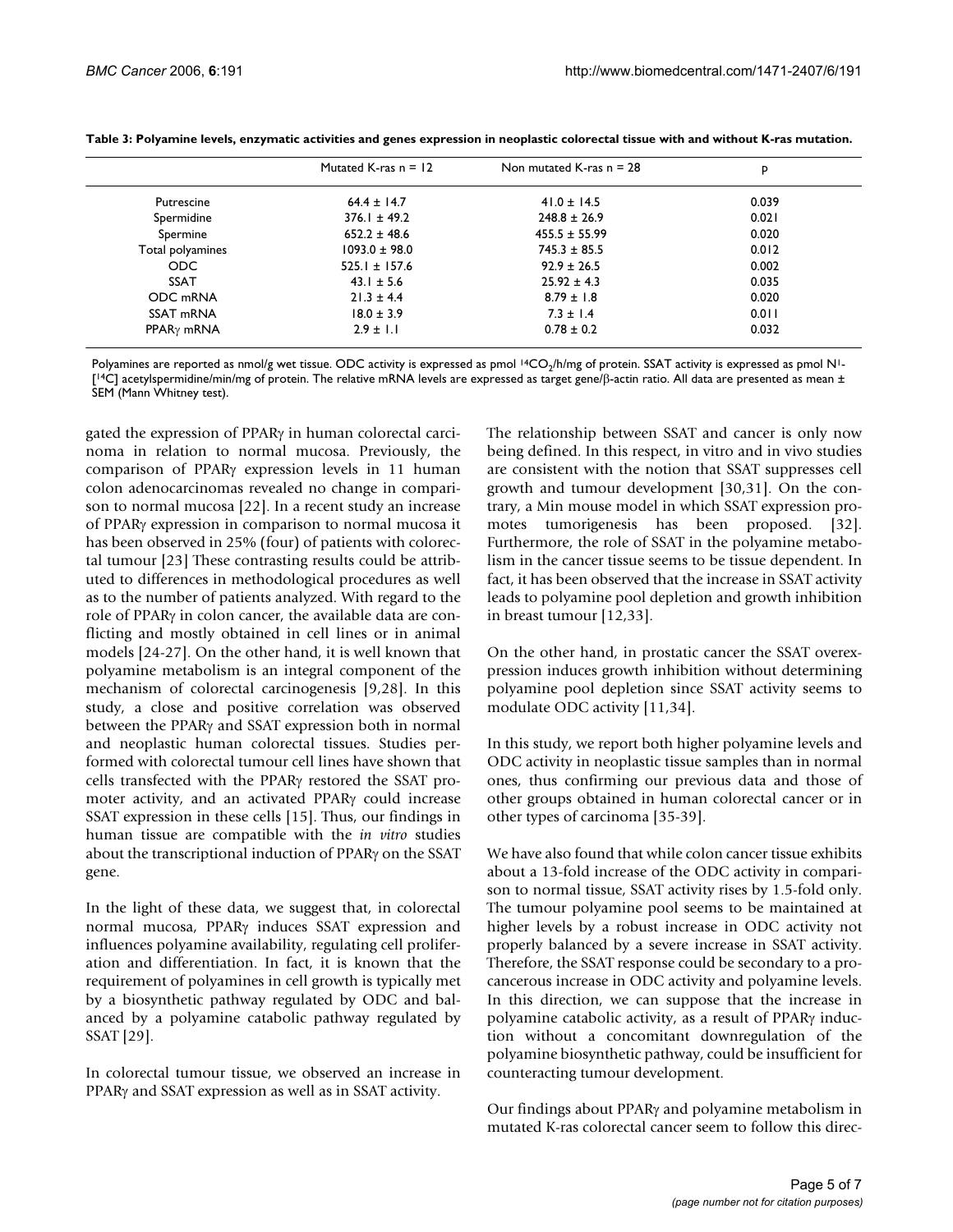tion. In fact, we have detected higher levels of PPARγ and SSAT expression, as well as higher SSAT activity, in mutated K-ras samples. These data suggest that in cancer tissue with high rate of proliferation and likely with enhanced polyamine levels and ODC activity [14], there is an attempt to restore a growth control via SSAT with a mechanism involving PPARγ. However, in a vitro study, it has been shown that mutated K-ras suppressed the SSAT expression via a transcriptional mechanism involving the PPAR $\gamma$  signalling pathway [15]. The in vitro findings may not be directly relevant to the in vivo effects and different tumour models can result in diversified functional outcome.

# **Conclusion**

In conclusion, our data show a close relationship between PPARγ and SSAT in human colorectal cancer and this could represent an attempt to decrease polyamine levels and to reduce cell growth and tumour development. These findings support the hypothesis that pharmacological activation of PPARγ and/or induction of SSAT may represent, in future, an effective therapeutic or preventive strategy for colorectal cancer. In this direction a therapeutic or chemopreventive approach using a combination of polyamine biosynthesis inhibitor like difluoromethylornithine (DFMO), and an agent, like a non-steroidal antiinflammatory drug (NSAID) which induces catabolism, should be more efficacious than a single approach. This rationale has provided the basis of two ongoing chemoprevention studies [40].

# **Competing interests**

The author(s) declare that they have no competing interests.

# **Authors' contributions**

ML conceived the study, participated in the manuscript preparation and performed polyamine analysis and enzymatic activities assay. MN carried out the K-ras mutation analysis. RG carried out the tissue collection and real-time PCR analysis. AC, participated in the study design and in the manuscript preparation and elaborated the gene expression analysis. All authors have read and approved the final manuscript.

# **Acknowledgements**

We thank Dr. Palma Carbonara (a native English speaking colleague) for revision of the English language.

We wish to thank Mrs Benedetta D'Attoma (Laboratory of Biochemistry, National Institute for Digestive Diseases, I.R.C.C.S. "S. de Bellis") for her excellent technical assistance.

This work was supported by grant 132/2002 from the Ministero della Salute, Rome, Italy.

#### **References**

- 1. Rosen ED, Spiegelman BM: **PPAR**γ**: a nuclear regulator of metabolism, differentiation, and cell growth.** *J Biol Chem* 2001, **276:**37731-37734.
- 2. Lefebvre A-M, Paulweber B, Fajas L, Woods J, McCrary C, Colombel J-F, Najib J, Fruchart J-C, Datz C, Vidal H, Desreumaux P, Auwerx J: **Peroxisome proliferator-activated receptor gamma is induced during differentiation of colon epithelium cells.** *J Endocrinol* 1999, **162:**331-334.
- 3. Koeffler HP: **Peroxisome proliferator-activated receptor** γ **and cancers.** *Clin Cancer Res* 2003, **9:**1-9.
- 4. Auwerx J: **Nuclear receptors. PPAR**γ **in the gastrointestinal tract: gain or pain?** *Am J Physiol Gastrointest Liver Physiol* 2002, **282:**G581-G585.
- 5. Babbar N, Ignatenko NA, Casero RA, Gerner EW: **Cyclooxygenase-independent induction of apoptosis by sulindac sulfone is mediated by polyamines in colon cancer.** *J Biol Chem* 2003, **278:**47762-47775.
- 6. Thomas T, Thomas TJ: **Polyamine metabolism and cancer.** *J Cell Mol Med* 2003, **7:**113-126.
- 7. Linsalata M, Caruso MG, Leo S, Guerra V, D'Attoma B, Di Leo A: **Prognostic value of tissue polyamine levels in human colorectal carcinoma.** *Anticancer Res* 2002, **22:**2465-2470.
- 8. Notarnicola M, Linsalata M, Caruso M, Caruso ML, Altomare D, Lorusso D, Leo S, Di Leo A: **Genetic and biochemical changes in colorectal carcinoma in relation to morphologic characteristics.** *Oncol Rep* 2003, **10:**1987-1991.
- 9. Milovic V, Turchanowa L: **Polyamines and colon cancer.** *Biochem Soc Trans* 2003, **31:**381-383.
- 10. Seiler N: **Catabolism of polyamines.** *Amino Acids* 2004, **26:**217-233.
- 11. Kee K, Foster BA, Merali S, Kramer DL, Hensen ML, Diegelman P, Kisiel N, Vujcic S, Mazurchuk RV, Porter CW: **Activated polyamine catabolism depletes acetyl-CoA pools and suppresses prostate tumor growth in TRAMP mice.** *J Biol Chem* 2004, **38:**40076-40083.
- 12. Wallace HM, Duthie J, Evans DM, Lamond S, Nicoll KM, Heyes SD: **Alterations in polyamine catabolic enzymes in human breast cancer tissue.** *Clin Cancer Res* 2000, **6:**3657-3661.
- 13. Takashima T, Fujiwara Y, Higuchi K, Arakawa T, Yano Y, Hasuma T: **PPAR-**γ **ligands inhibit growth of human esophageal adenocarcinoma cells through induction of apoptosis, cell cycle arrest and reduction of ornithine decarboxylase activity.** *Int J Oncol* 2001, **19:**465-471.
- 14. Linsalata M, Notarnicola M, Caruso MG, Di Leo A, Guerra V, Russo F: **Polyamine biosynthesis in relation to K-ras and p-53 mutations in colorectal carcinoma.** *Scand J Gastroenterol* 2004, **39:**470-477.
- 15. Ignatenko NA, Babbar N, Mehta D, Casero RA, Gerner EW: **Suppression of polyamine catabolism by activated Ki-ras in human colon cancer cells.** *Mol Carcinog* 2004, **39:**91-102.
- 16. Bleeker WA, Hayes VM, Karrenbeld A, Hofstra RM, Verlind E, Hermans J, Poppema S, Buys CH, Plukker JT: **Prognostic significance of K-ras and TP53 mutations in the role of adjuvant chemotherapy on survival in patients with Dukes C colon cancer.** *Dis Colon Rectum* 2001, **44:**358-363.
- 17. Giannini R, Cavallini A: **Expression analysis of a subset of coregulators and three nuclear receptors in human colorectal carcinoma.** *Anticancer Res* 2005, **25:**4287-4292.
- 18. Wallace HM, Evans DM: **Measurement of spermidine/spermine N1-acetyltransferase activity.** In *Methods in molecular biology Volume 79*. Edited by: David ML Morgan. Totowa: Humana Press Inc; 1998:59-68.
- 19. Karger S, Berger K, Eszlinger M, Tannapfel A, Dralle H, Paschke R, Fuhrer D: **Evaluation of peroxisome proliferator-activated receptor-gamma expression in benign and malignant thyroid pathologies.** *Thyroid* 2005, **15:**997-1003.
- 20. Zhang GY, Ahmed N, Riley C, Oliva K, Barker G, Quinn MA, Rice GE: **Enhanced expression of peroxisome proliferator-activated receptor gamma in epithelial ovarian carcinoma.** *Br J Cancer* 2005, **92:**113-119.
- 21. Therashita Y, Sasaki H, Haruki N, Nishiwaki T, Ishiguro H, Shibata Y, Kudo J, Konishi S, Kato J, Koyama H, Kimura M, Sato A, Shinoda N, Kuwabara Y, Fujii Y: **Decreased peroxisome proliferator-activated receptor gamma gene expression is correlated with**